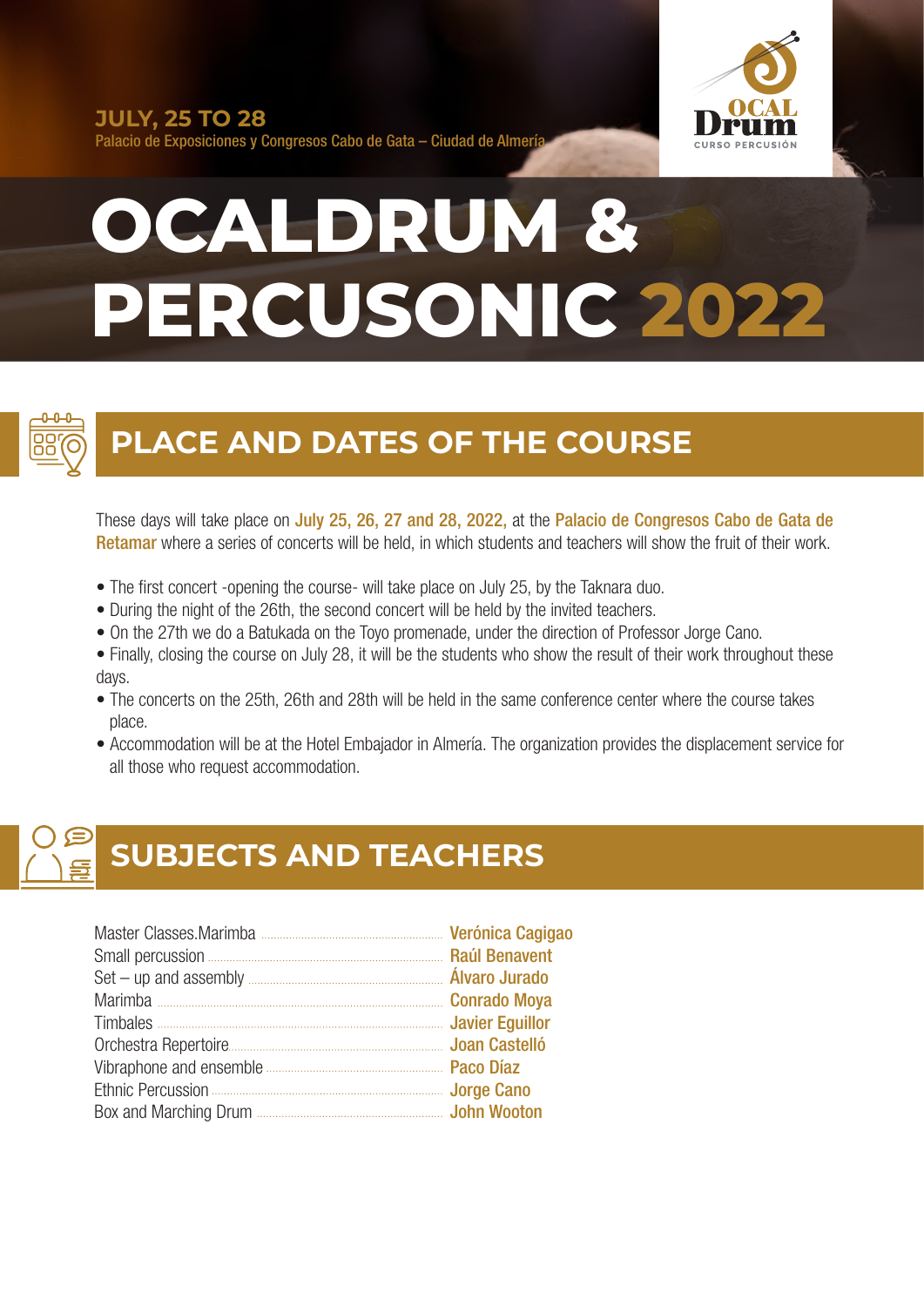

### **MODALITIES AND PRICES**

Elementary Grade: 30 hours of training **Option A:**  $\in$ 180 (includes: Enrollment + 4 Lunches + 1 Dinner) **Option B:** €325 (includes: Enrollment + 4 Lunches + Accommodation with breakfast + Transfers + 3 Dinners)

Professional Degree: 30 hours of training **Option A:**  $E240$  (includes: Enrollment + 4 Lunches + 1 Dinner) **Option B:** €385 (includes: enrollment + 4 lunches + accommodation with breakfast + travel + 3 dinners)

**Higher Degree: 30 hours of training Option A:**  $\epsilon$ 270 (includes: Enrollment + 4 Lunches + 1 Dinner) **Option B:** €415 (includes: Enrollment + 4 Lunches + Accommodation with breakfast + Transfers + 3 Dinners)

Those students who request accommodation will check-in at the hotel on the 24th from 12 noon and check-out will be done on the 28th at 9 in the morning.

Lunch for all students takes place at the same venue as the course, from 2:00 p.m. to 3:30 p.m. and the convivial dinner will be on the 27th after the Batukada.

#### Registration deadline: July 18, 2022.



### **INSTRUMENT CLASSES**

This Classical Percussion course is focused on students from Conservatories and Music Schools who want to have the opportunity to share knowledge with a group of high-level teachers, as well as share with other students the experience of playing and learning together, and all developed in an unbeatable setting, the Costa de Almería.

#### GOALS:

- Work and solve those problems, both technical and musical, that students present in the execution of a musical work.
- Pay special attention to solving problems related to musical comprehension.
- Learn new study techniques.
- Develop the ability to learn the instrumental repertoire in the shortest possible time.
- Promote the agility of reading at first sight.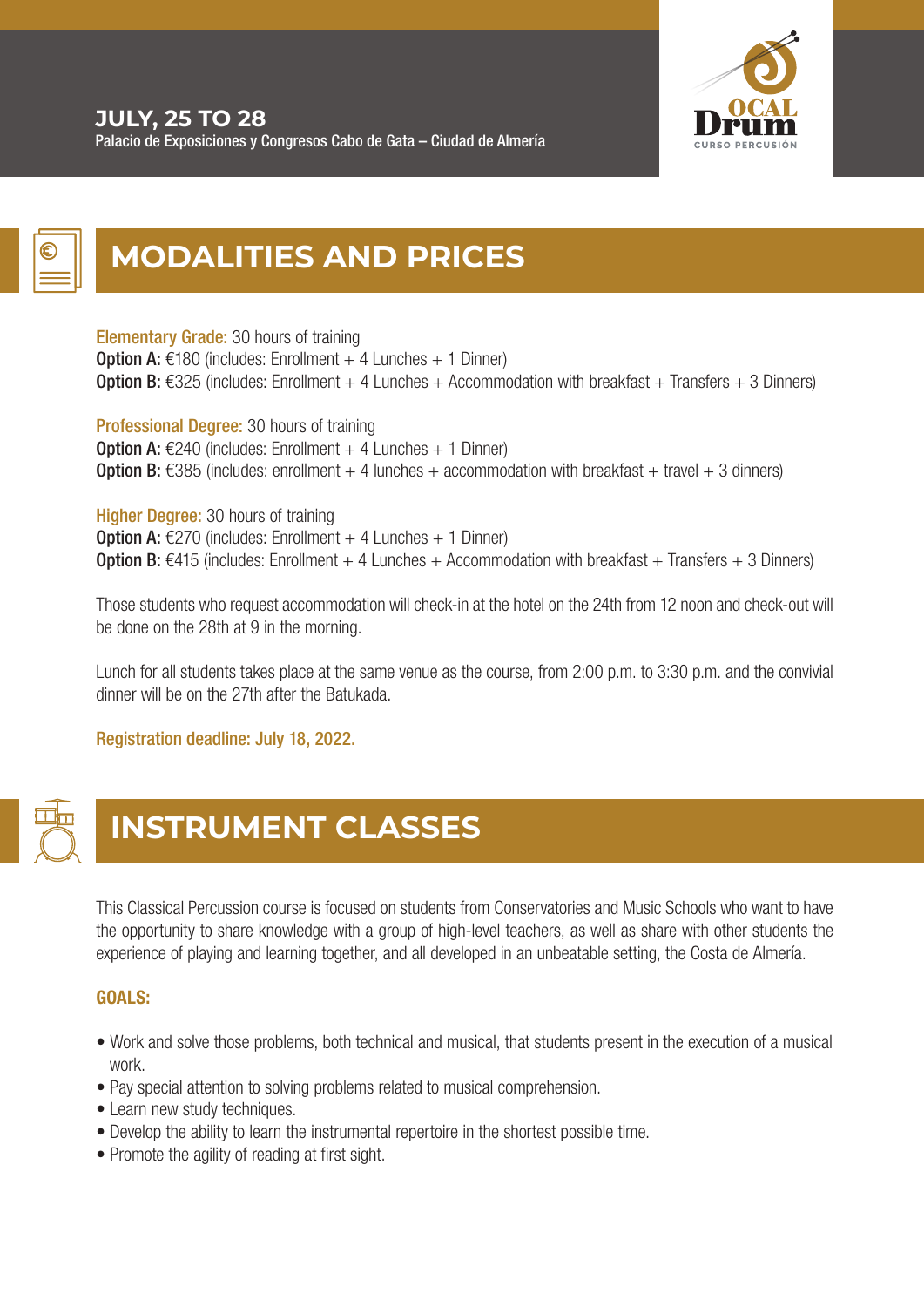

#### CONTENTS:

- Work on technical exercises to reinforce and improve aspects related to the different instruments that make up the specialty of percussion, divided into 4 parts: plates, kettledrums, snare drum and orchestral repertoire.
- Development of the ability to solve problems related to musical understanding through analysis.
- Knowledge of different procedures for the study of the repertoire.
- Implementation of all the previous contents to minimize the study time of the works, as well as the achievement of the best possible result.
- Reinforcement of the repentizatión capacity.

#### METHODOLOGY:

The classes will be daily and collective, from 9:30 a.m. to 1:45 p.m. (morning session) and from 3:45 p.m. to 7:00 p.m. (afternoon session).

Students will be divided into different groups according to their level and course.

**Professional and Superior students** will receive five daily classes, with different teachers in the morning and afternoon, with a 15-minute break during the morning sessions and another 15 minutes between the afternoon sessions. In these classes it will be the teacher who proposes the working method to follow.

**Basic Education students** will have 3 class sessions with teachers in the morning (from 9:30 a.m. to 1:45 p.m.), and in the afternoon it will be distributed in workshops (from 3:45 p.m. to 7:00 p.m.).

### **GROUP ACTIVITIES GOALS:**

#### GOALS:

- Complement instrumental training through the application of the knowledge acquired in instrument classes.
- Develop active listening within a group to listen to the other instruments while playing their own. Educate the musical ear: tuning, matching articulations, dynamics, phrasing, rapport and rhythmic precision, etc.
- Develop communication and expression skills.
- Work on all aspects related to communication between the different instrumentalists: entrances and endings, tempo, rubato, breaths, etc.
- Promote musical dialogue as well as the ability to reach "musical agreements".
- Foster habits of self-discipline (punctuality and commitment to individual study and group rehearsals) and encourage them to work on their own, to develop their independence and their own group work and rehearsal habits.
- Promote knowledge of the chamber repertoire and the main characteristics of the different styles worked.